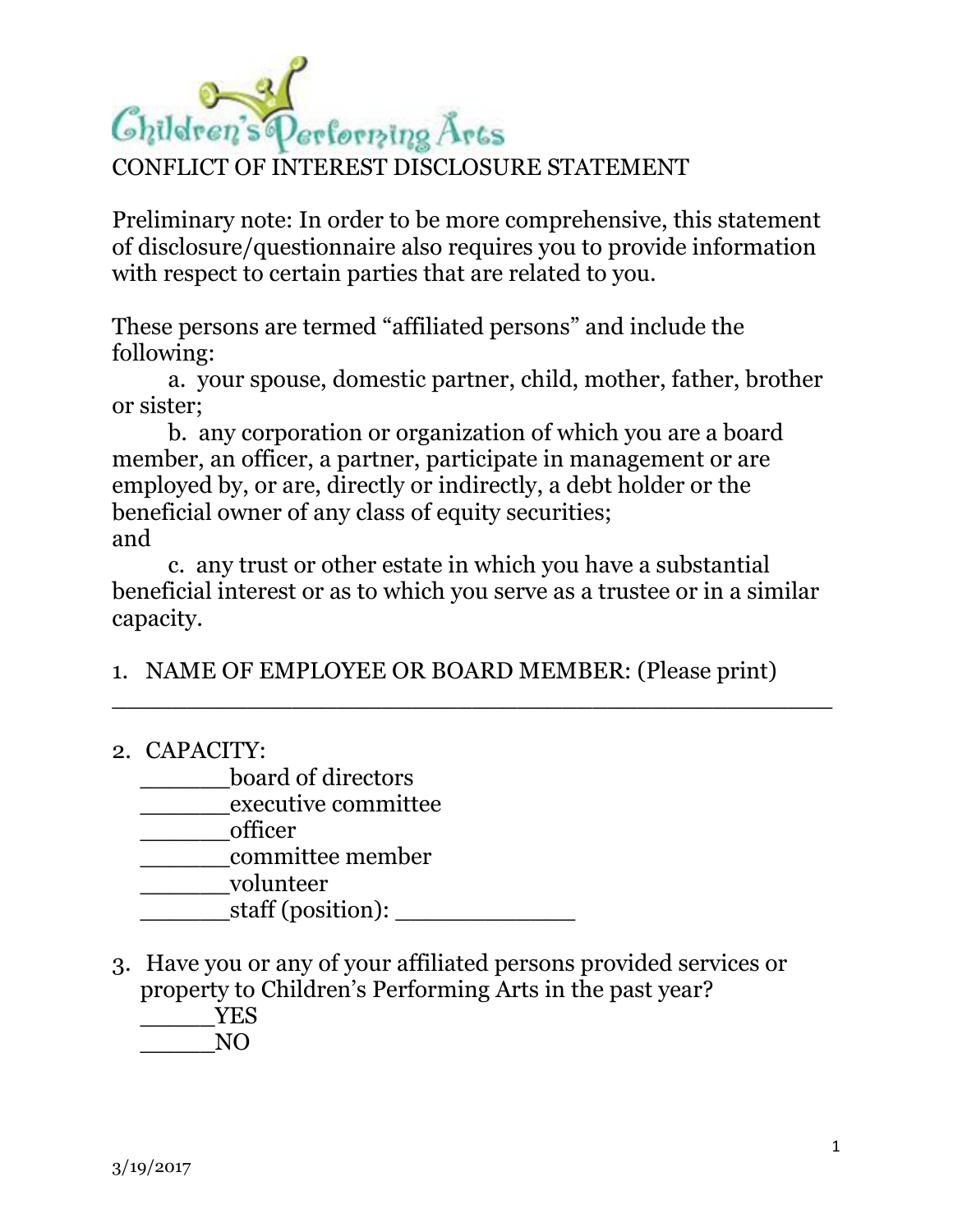

If yes, please describe the nature of the services or property and if an affiliated person is involved, the identity of the affiliated person and your relationship with that person:

\_\_\_\_\_\_\_\_\_\_\_\_\_\_\_\_\_\_\_\_\_\_\_\_\_\_\_\_\_\_\_\_\_\_\_\_\_\_\_\_\_\_\_\_\_\_\_\_ \_\_\_\_\_\_\_\_\_\_\_\_\_\_\_\_\_\_\_\_\_\_\_\_\_\_\_\_\_\_\_\_\_\_\_\_\_\_\_\_\_\_\_\_\_\_\_\_ \_\_\_\_\_\_\_\_\_\_\_\_\_\_\_\_\_\_\_\_\_\_\_\_\_\_\_\_\_\_\_\_\_\_\_\_\_\_\_\_\_\_\_\_\_\_\_\_ \_\_\_\_\_\_\_\_\_\_\_\_\_\_\_\_\_\_\_\_\_\_\_\_\_\_\_\_\_\_\_\_\_\_\_\_\_\_\_\_\_\_\_\_\_\_\_\_ \_\_\_\_\_\_\_\_\_\_\_\_\_\_\_\_\_\_\_\_\_\_\_\_\_\_\_\_\_\_\_\_\_\_\_\_\_\_\_\_\_\_\_\_\_\_\_\_

4. Have you or any of your affiliated persons purchased services or property from Children's Performing Arts in the past year? \_\_\_\_\_YES

 $\overline{N}$ 

If yes, please describe the purchased services or property and if an affiliated person is involved, the identity of the affiliated person and your relationship with that person:

\_\_\_\_\_\_\_\_\_\_\_\_\_\_\_\_\_\_\_\_\_\_\_\_\_\_\_\_\_\_\_\_\_\_\_\_\_\_\_\_\_\_\_\_\_\_\_\_ \_\_\_\_\_\_\_\_\_\_\_\_\_\_\_\_\_\_\_\_\_\_\_\_\_\_\_\_\_\_\_\_\_\_\_\_\_\_\_\_\_\_\_\_\_\_\_\_ \_\_\_\_\_\_\_\_\_\_\_\_\_\_\_\_\_\_\_\_\_\_\_\_\_\_\_\_\_\_\_\_\_\_\_\_\_\_\_\_\_\_\_\_\_\_\_\_ \_\_\_\_\_\_\_\_\_\_\_\_\_\_\_\_\_\_\_\_\_\_\_\_\_\_\_\_\_\_\_\_\_\_\_\_\_\_\_\_\_\_\_\_\_\_\_\_  $\_$  . The contract of the contract of the contract of the contract of the contract of the contract of the contract of the contract of the contract of the contract of the contract of the contract of the contract of the con

5. Please indicate whether you or any of your affiliated persons had any direct or indirect interest in any business transaction(s) in the past year to which Children's Performing Arts was or is a party? \_\_\_\_\_YES

 $\overline{N}$ O

If yes, describe the transaction(s) and if an affiliated person is involved, the identity of the affiliated person and your relationship with that person:

\_\_\_\_\_\_\_\_\_\_\_\_\_\_\_\_\_\_\_\_\_\_\_\_\_\_\_\_\_\_\_\_\_\_\_\_\_\_\_\_\_\_\_\_\_\_\_\_ \_\_\_\_\_\_\_\_\_\_\_\_\_\_\_\_\_\_\_\_\_\_\_\_\_\_\_\_\_\_\_\_\_\_\_\_\_\_\_\_\_\_\_\_\_\_\_\_ \_\_\_\_\_\_\_\_\_\_\_\_\_\_\_\_\_\_\_\_\_\_\_\_\_\_\_\_\_\_\_\_\_\_\_\_\_\_\_\_\_\_\_\_\_\_\_\_ \_\_\_\_\_\_\_\_\_\_\_\_\_\_\_\_\_\_\_\_\_\_\_\_\_\_\_\_\_\_\_\_\_\_\_\_\_\_\_\_\_\_\_\_\_\_\_\_ \_\_\_\_\_\_\_\_\_\_\_\_\_\_\_\_\_\_\_\_\_\_\_\_\_\_\_\_\_\_\_\_\_\_\_\_\_\_\_\_\_\_\_\_\_\_\_\_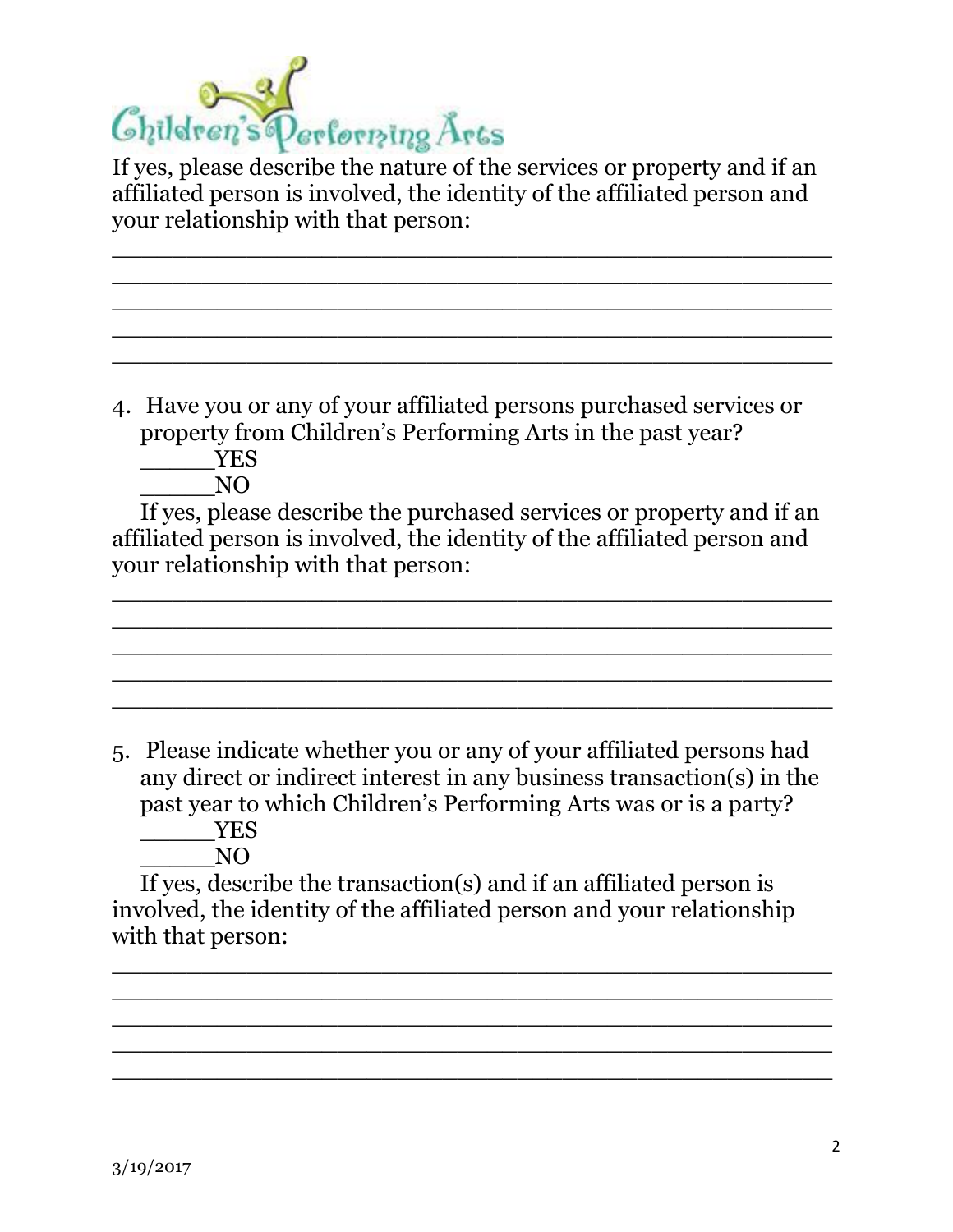

- 6. Were you or any of your affiliated persons indebted to pay money to Children's Performing Arts at any time in the past year (other than travel advances or the like)?
	- \_\_\_\_\_YES

 $\overline{N}$ O

If yes, please describe the indebtedness and if an affiliated person is involved, the identity of the affiliated person and your relationship with that person:

\_\_\_\_\_\_\_\_\_\_\_\_\_\_\_\_\_\_\_\_\_\_\_\_\_\_\_\_\_\_\_\_\_\_\_\_\_\_\_\_\_\_\_\_\_\_\_\_ \_\_\_\_\_\_\_\_\_\_\_\_\_\_\_\_\_\_\_\_\_\_\_\_\_\_\_\_\_\_\_\_\_\_\_\_\_\_\_\_\_\_\_\_\_\_\_\_ \_\_\_\_\_\_\_\_\_\_\_\_\_\_\_\_\_\_\_\_\_\_\_\_\_\_\_\_\_\_\_\_\_\_\_\_\_\_\_\_\_\_\_\_\_\_\_\_ \_\_\_\_\_\_\_\_\_\_\_\_\_\_\_\_\_\_\_\_\_\_\_\_\_\_\_\_\_\_\_\_\_\_\_\_\_\_\_\_\_\_\_\_\_\_\_\_ \_\_\_\_\_\_\_\_\_\_\_\_\_\_\_\_\_\_\_\_\_\_\_\_\_\_\_\_\_\_\_\_\_\_\_\_\_\_\_\_\_\_\_\_\_\_\_\_

7. In the past year, did you or any of your affiliated persons receive, or become entitled to receive, directly or indirectly, any personal benefits from Children's Performing Arts or as a result of your relationship with Children's Performing Arts, that in the aggregate could be valued in excess of \$1,000, that were not or will not be compensation directly related to your duties to Children's Performing Arts?

\_\_\_\_\_YES

 $\overline{N}$ 

If yes, please describe the benefit(s) and if an affiliated person is involved, the identity of the affiliated person and your relationship with that person:

\_\_\_\_\_\_\_\_\_\_\_\_\_\_\_\_\_\_\_\_\_\_\_\_\_\_\_\_\_\_\_\_\_\_\_\_\_\_\_\_\_\_\_\_\_\_\_\_ \_\_\_\_\_\_\_\_\_\_\_\_\_\_\_\_\_\_\_\_\_\_\_\_\_\_\_\_\_\_\_\_\_\_\_\_\_\_\_\_\_\_\_\_\_\_\_\_ \_\_\_\_\_\_\_\_\_\_\_\_\_\_\_\_\_\_\_\_\_\_\_\_\_\_\_\_\_\_\_\_\_\_\_\_\_\_\_\_\_\_\_\_\_\_\_\_ \_\_\_\_\_\_\_\_\_\_\_\_\_\_\_\_\_\_\_\_\_\_\_\_\_\_\_\_\_\_\_\_\_\_\_\_\_\_\_\_\_\_\_\_\_\_\_\_ \_\_\_\_\_\_\_\_\_\_\_\_\_\_\_\_\_\_\_\_\_\_\_\_\_\_\_\_\_\_\_\_\_\_\_\_\_\_\_\_\_\_\_\_\_\_\_\_

8. Are you or any of your affiliated persons a party to or have an interest in any pending legal proceedings involving Children's Performing Arts? \_\_\_\_\_YES